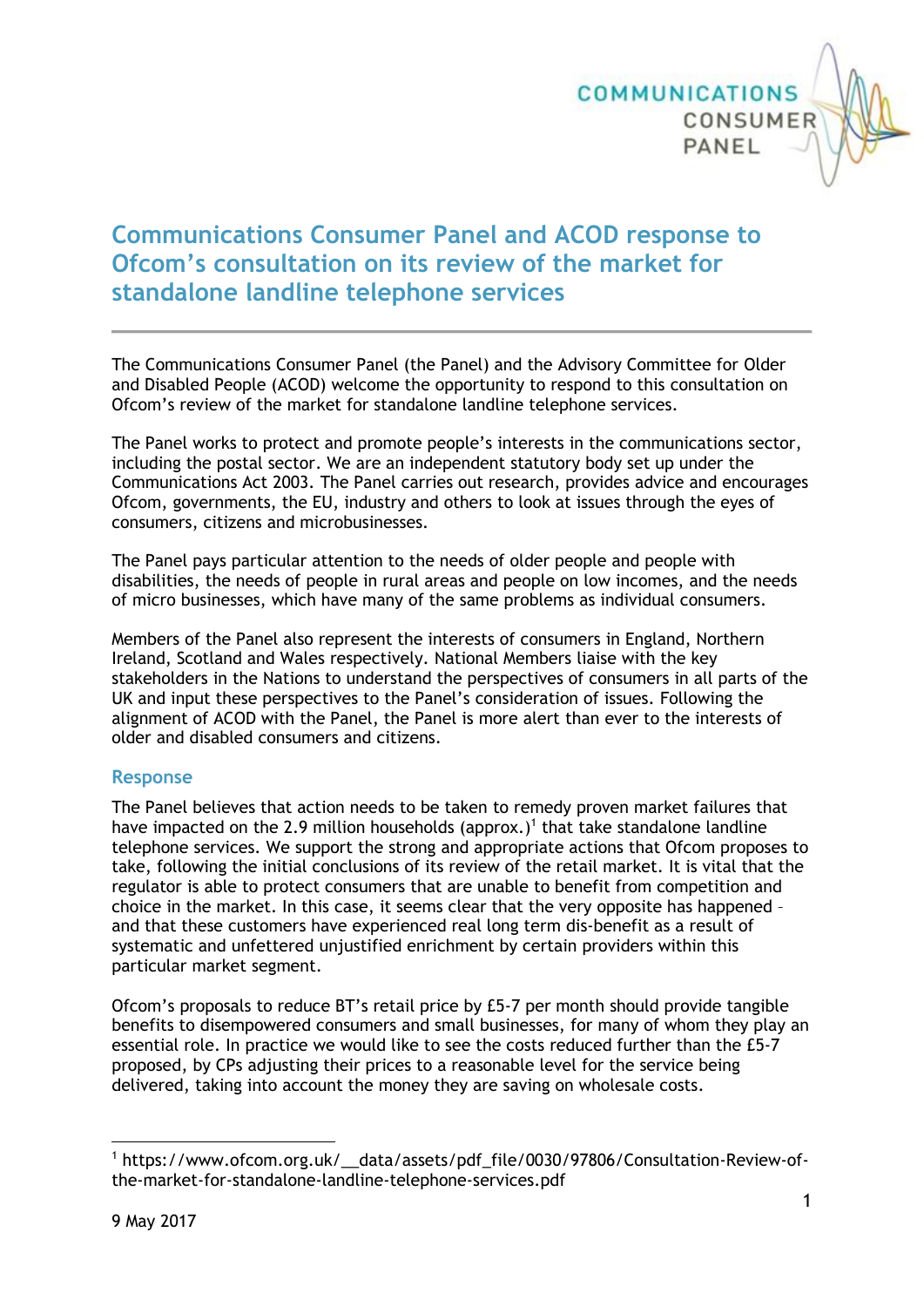

We have a further area of concern in that this situation has persisted for some years, and we believe that there is evidence of consumer detriment over a long period – where prices have far outstripped costs in a non competitive market, and no action has been proposed until now. We therefore believe that there is a case for retrospective analysis of the sum of the consumer detriment experienced thus far (pre any price control implementation) and we would urge Ofcom to consider how to address this. Long standing single line customers could perhaps qualify for a one-off rebate reflecting the level overpayment that they have already made.

#### **Consumers in vulnerable circumstances**

We believe the reasons for re-introducing price controls in this defined market are well set out in the consultation document – that is, consumers affected by the increase in retail prices, against a backdrop of decreasing wholesale prices, tend to be:

- $\triangleright$  older:
- $\triangleright$  on lower incomes;
- $\triangleright$  habitually less likely to consider switching provider;
- $\triangleright$  less likely to be digitally confident; and
- $\triangleright$  more likely to be disabled.

The Panel commissioned research in 2015<sup>2</sup> to look into the experiences of people whose additional communications needs meant they became more vulnerable when contacting their communications providers (CPs). We found that while for some the importance of a landline was decreasing, for others it offered a sense of security – and access to vital safety services. Some people simply could not contemplate being without one – for others they provided an essential means of accessing support or assistance. For example,"Alexander" aged 70, who lives in rural Wales said: *"Your landline is your... passport to the outside world."*

We note that Ofcom's review found that 30% of consumers in the standalone fixed line market did not have a mobile phone and that the greater proportion of this market - about 1.7 million "voice only" consumers - do not purchase fixed broadband.

Ofcom's review also found that 70% of standalone landline customers have never switched provider or considered doing so. In principle we welcome the trials that Ofcom and BT are going to take to improve consumer engagement, although we would like to know more about them.

We also note BT's work in improving its BT Basic package – and its promotion of that package - as well as BT's work with StepChange and the Money Advice Trust to provide consumers with clear advice on managing their budget.<sup>3</sup> This is welcome and we would encourage all CPs to provide consumers with information to help them to find the right tariff to prevent consumers from getting into debt.

1

<sup>&</sup>lt;sup>2</sup>http://www.communicationsconsumerpanel.org.uk/downloads/were-not-all-the-same--final-report-171215.pdf

<sup>3</sup>http://btplc.com/inclusion/HelpAndSupport/DocumentsandDownloads/Communicationch oices/Forpeoplemanagingabudget/Communication\_Choices\_Managing\_Budget.pdf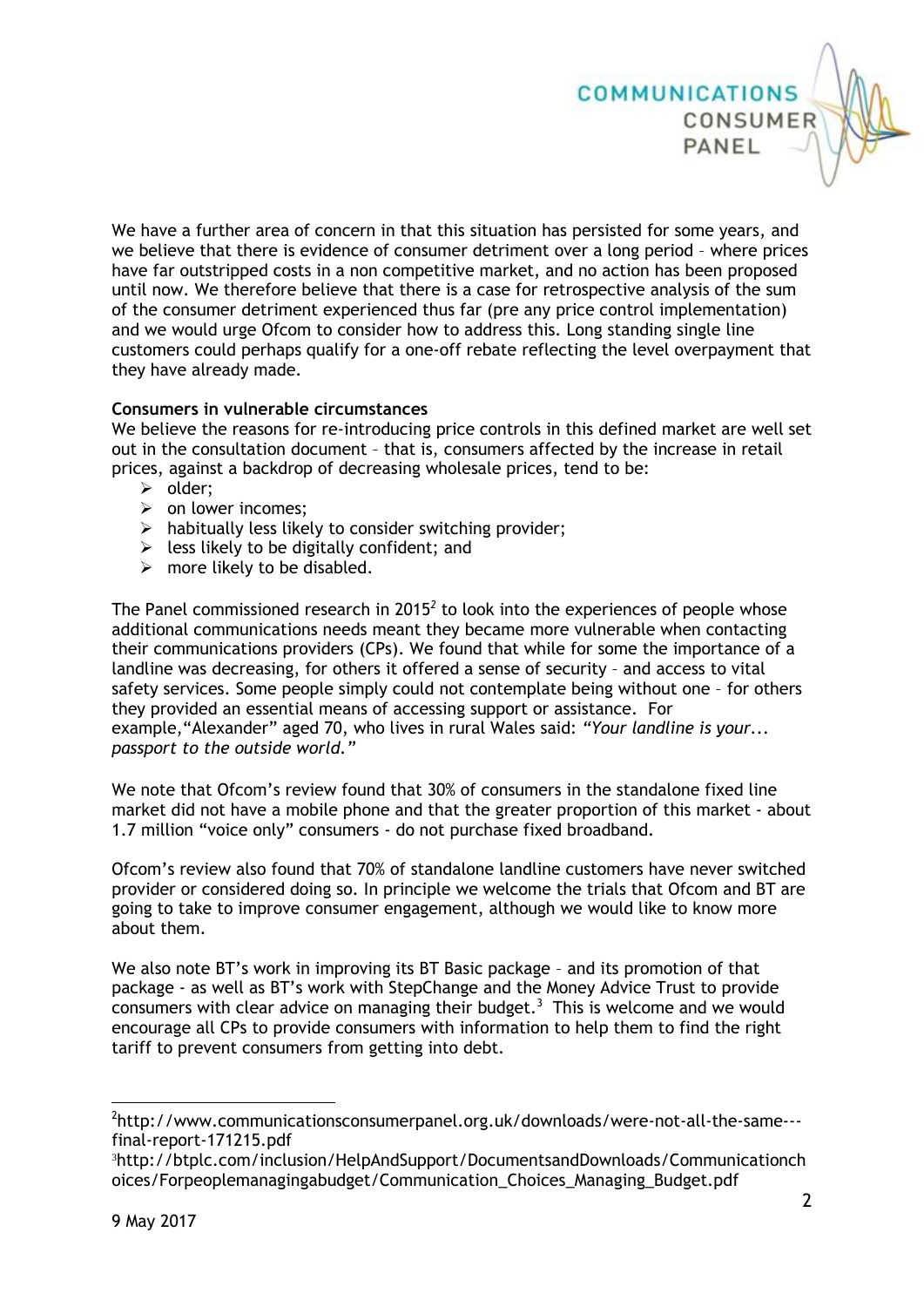

# **SMEs**

We are pleased to see that small and medium enterprises (SMEs) fall within scope of Ofcom's defined market for standalone fixed line services. We would highlight that Ofcom's recent research report 'The SME experience of communications services' showed that 28% of SMEs were less than satisfied in terms of the value for money of their landline service (72% were satisfied, vs. 78% in 2014). But SMEs depend on having a landline, so they have no choice but to pay the cost. Over two thirds (64%) of all of the SMEs surveyed said they viewed their landline as "absolutely vital", to the extent that their business could not carry on without it.



#### Figure 31: Importance of communication services currently used

Source: QA1a/b Which of the following communications services does your organisation use for business purposes? QF6. Thinking about each of the communication services your organisation uses, how important is each of these to your organisation? Please use a scale of 1 to 10 where 1 is not at all important, it would be inconvenient but you could live without it and 10 is absolutely vital - your business could not carry on without it. Base: all users of each service (fixed phone n=1440, fixed internet n=1367, mobile phones n=1014)

The Panel's remit includes the protection of micro businesses – SMEs with 10 or fewer employees. Micro businesses formed 95.5% of Ofcom's SME sample above.

When participants in the Panel's 2014 research<sup>4</sup> on micro businesses' use of communications services were asked (unprompted) what was essential to the running of their business, 37% answered that it was their landline, second only to their mobile (41%) and ahead of broadband (25%).

One participant highlighted the importance of having a landline in demonstrating to customers the credibility and trustworthiness of their business – a price that needed to be paid: *"Landlines I am not so keen on because I think it is a bit of a waste of money, nobody seems to use the landlines now, but if you have a website, and you have a* 

1

<sup>4</sup> http://www.communicationsconsumerpanel.org.uk/research-and-reports/realising-thepotential-micro-businesses--experiences-of-communications-services